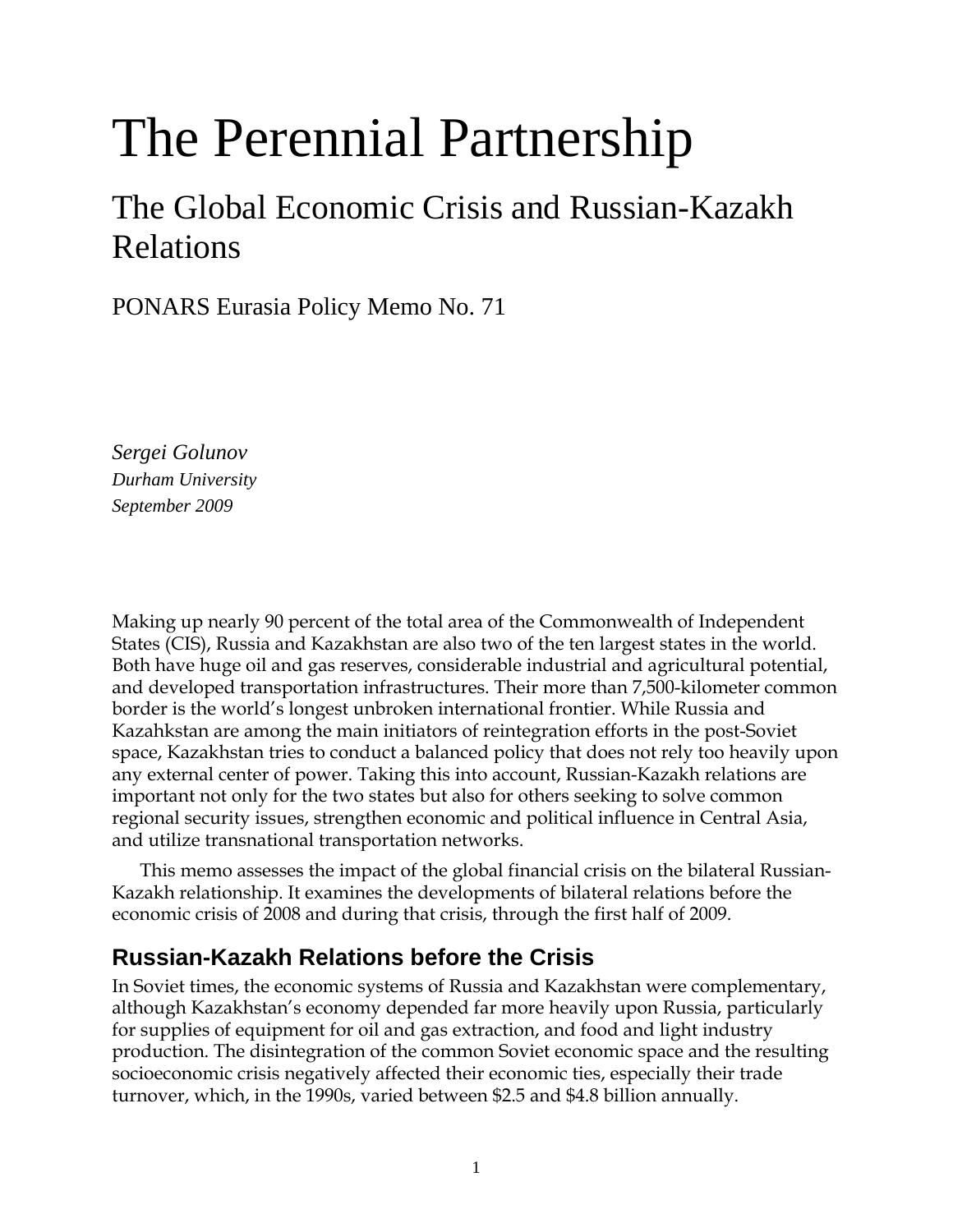#### 2 THE PERENNIAL PARTNERSHIP

Potentially of greater concern were the ethno-political problems that emerged after the Soviet Union's collapse. Worsening socioeconomic conditions in Kazakhstan, combined with widespread discriminatory practices against the non-Kazakh population, particularly in education and employment, caused the large-scale emigration of "European Russophones" (Russians, Ukrainians, Germans, and others). According to official statistics, the number of European Russophones declined by more than 2.5 million (31.9 percent) between 1989 and 1999. Both countries, though particularly Russia, generally ignored the continued violation of human and minority rights by its neighbor.

Soon after gaining independence, Russia and Kazakhstan began to formulate a new basis for their relations. During the 1990s, the two sides concluded more than 300 treaties and agreements aiming to coordinate their external and defense policies, prohibit the use of territory for activities menacing to the security and stability of the other, and to move toward economic, legal, and cultural integration.

Despite some progress in reestablishing and developing bilateral ties, however, Russia and Kazakhstan did not achieve their most significant goals. They failed to create an effective customs union, preserve a common monetary and financial zone, abolish trade restrictions, or refrain from unilateral actions damaging to their partner's economic interests. One of the most serious problems in Russian-Kazakh relations in the 1990s was the poor implementation of arrangements that were easily violated by one or the other side for the sake of short-term interests. This was the case, for example, with arrangements on both preserving the common ruble zone and on abolishing customs controls on their common border.

Economic reintegration between the two states was also hindered in other ways. The sale to foreign owners of large extractive enterprises in Kazakhstan in the second half of the 1990s resulted in a certain reorientation of production toward markets other than Russia. Additionally, at the end of the 1990s, Russia began to fortify its border with Kazakhstan, creating a serious barrier not only for drug trafficking and other kinds of smuggling, but also for ordinary travel and trade.

In 2000, a new era of Russian-Kazakh relations began. Both states experienced rapid economic growth, vastly expanding the resources available for foreign trade, investment, joint electricity production projects, uranium enrichment, extraction and processing of oil and gas condensate, and space exploration. The political climate was also favorable for bilateral relations. As periodic complications arose between Russia and Belarus, Astana could claim to be Moscow's main partner in the post-Soviet space and in the Shanghai Cooperation Organization (SCO). By agreeing to jointly exploit trans-border oil and gas fields, Russia and Kazakhstan managed to solve the dual problems of delineating their common border and partitioning their respective Caspian Sea sectors. Favorable economic and political conditions, in turn, stimulated rapid growth in bilateral turnover, which increased fourfold between 2002 and 2007 to \$16.3 billion.

These trends, however, were not sufficient for real economic and, especially, political integration between the two states. Growth in trade was largely attributable to the rise in global prices for oil, gas, and metals, items that accounted for more than half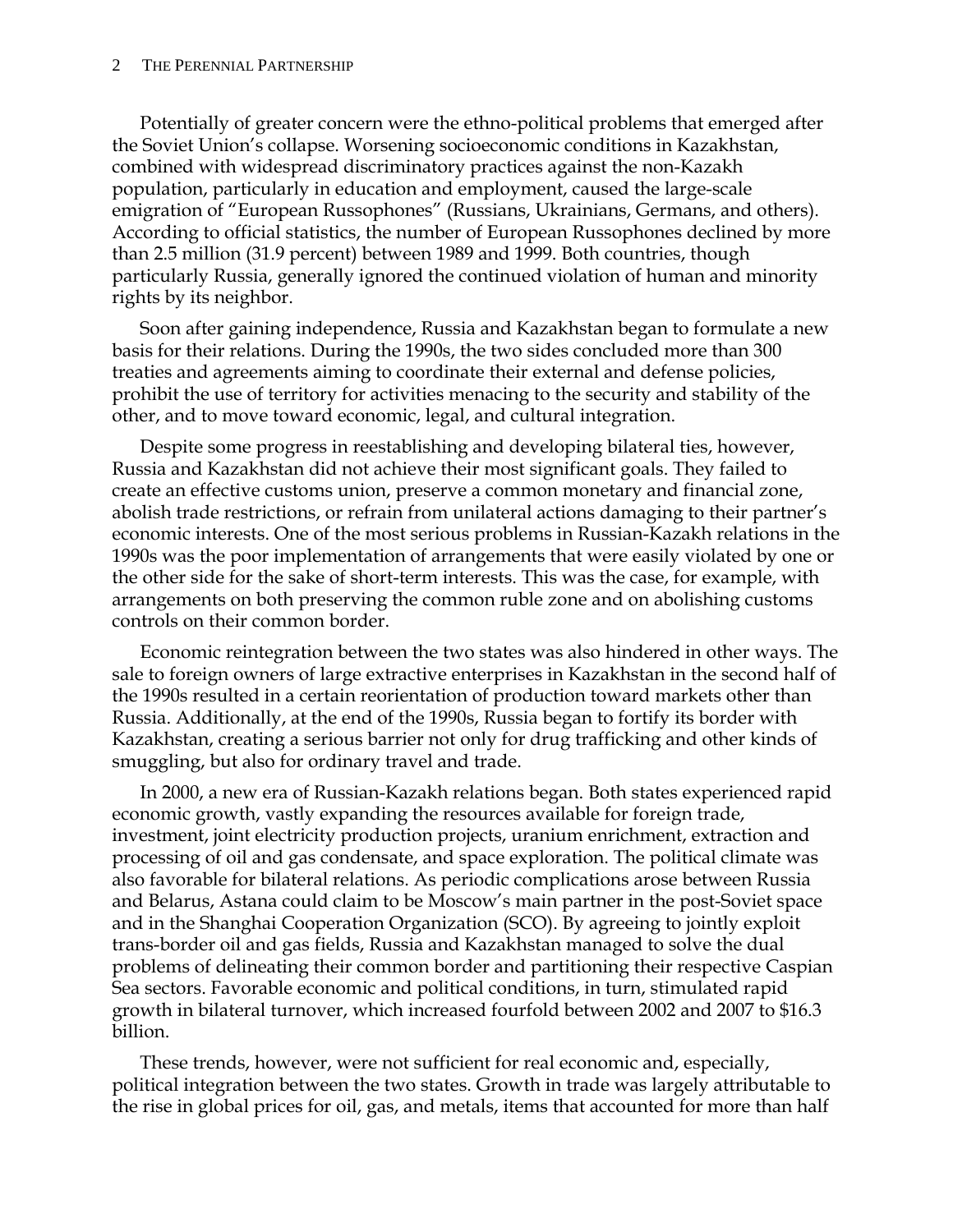of the Russian-Kazakh turnover in 2006. Politically, Kazakhstan maintained a multivector policy, maneuvering between several centers of power (China, the European Union, Russia, and the United States) while avoiding excessive dependence on any single partner. While participating in joint pipeline projects with Russia, for example, Kazakhstan simultaneously tried to find alternative eastern and western routes that bypassed Russian territory.

Economic conditions also favored such a multivector policy. Russia's share in Kazakhstan's foreign trade decreased from 30.8 percent in 2001 to 20.2 percent in 2007. By 2005, Russia had invested \$2.2 billion in Kazakhstan (mainly in oil and gas production), while the United States had invested approximately \$12 billion. By 2006, Kazakhstan had invested roughly 3.5 times more in different sectors of the Russian economy than vice-versa due to the increasing activity of its largest banks, including Kazkommertsbank and Turanalembank.

As before, the problems of ethnic minorities did not play a significant role in bilateral relations. In recent years, Moscow has been almost entirely silent in response to campaigns initiated by Kazakh authorities to gradually oust the Russian language from official communication and to replace Russian city and street names with Kazakh ones. Neither Russian nor Kazakh authorities paid much attention to incidents involving ethnic Kazakhs in Russia, including attacks by skinheads and extortion by corrupt policemen.

## **During the Crisis**

The global financial crisis has negatively impacted Russian-Kazakh economic relations, due to a dramatic fall in raw material prices and a crisis within both countries' banking systems. Thanks to positive dynamics in the first half of 2008, bilateral turnover still grew by almost 18 percent that year. However, in the first quarter of 2009, turnover fell by 16.4 percent compared to the same period the year before. Especially significant was a decrease in Kazakhstan's exports of wheat, metallic minerals, ferroalloys, and gas condensate, as well as Russian exports of gas condensate, oil products, and motor vehicles. Supplies of these and other items dropped by 50 percent or more (based on price). Overall, Kazakhstan's exports to Russia decreased far more than Russia's exports to Kazakhstan (down 24 percent and 11.4 percent, respectively), solidifying Russia's dominant position in their trade relationship. Indeed, while in the first quarter of 2008 Russian exports made up 68.8 percent of total turnover, in the same period of 2009 Russian exports already made up 77.1 percent.

Although far-reaching plans remain on the agenda for further cooperation in spheres like mining operations, nuclear power, space exploration, and automobile construction, progress is lagging by comparison to the pre-crisis period. This is primarily due to the banking crisis in both states, especially Kazakhstan; banks have suspended their expansion into neighboring countries. Aiming to support investment activity in its member states, the Eurasian Economic Community (Eurasec) decided in June 2009 to create an anti-crisis fund of \$10 billion, three-quarters of which was to be provided by Russia. At the same time, Russia's Sberbank was prohibited from taking control of Kazakhstan's Turanalembank, which ultimately was nationalized along with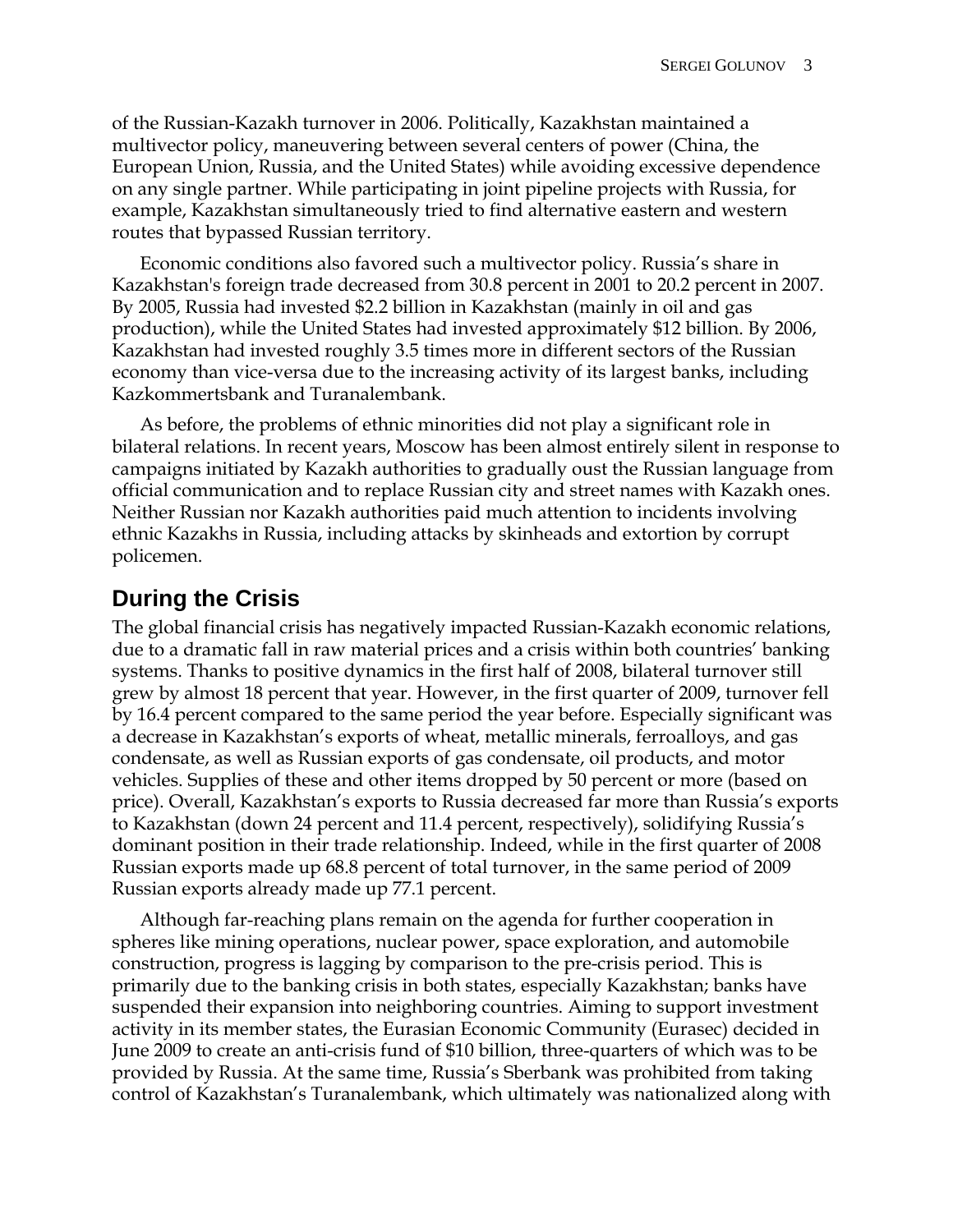#### 4 THE PERENNIAL PARTNERSHIP

other leading Kazakh banks.

On the other hand, the crisis likely hastened negotiations between Russia, Kazakhstan, and Belarus on creating a joint customs union to stimulate commercial interaction among the three states. According to the June 2009 intergovernmental agreement, customs controls at the Russian-Kazakh border are to be removed no later than July 2011.

Keeping in mind past failures of implementation, problems relating to the participation of Russia and Kazakhstan in the customs union are far from resolved. Certain tariffs for especially sensitive goods are to be set during a three-year transitional period. Some Kazakh specialists fear that Kazakhstan's entry into the customs union may cause a rise in prices that will allow more expensive Russian goods to replace cheaper goods from China and other states. Others believe, however, that since the conditions for small and medium-sized businesses are more favorable in Kazakhstan, many Russian businessmen will relocate there, creating new jobs.

Politically, Kazakhstan continues to position itself as one of Russia's main allies in the post-Soviet space, while not renouncing its multivector policy. Though Astana seeks to join the World Trade Organization (WTO), it seeks to do so only as a member of the customs union, not on its own. President Nazarbayev has also ratified an agreement on Kazakh participation in the construction of the Caspian pipeline that would go north from Turkmenistan through Kazakhstan and Russia. However, in August 2008, Astana remained neutral in the Russian-Georgian conflict, refraining from recognizing Abkhazian and South Ossetian independence. It has also continued to actively take part in negotiations to supply oil and gas for pipeline routes bypassing Russian territory, particularly the proposed Nabucco project through Turkey and Southeastern Europe. It appears unlikely that, in the short term, the global financial crisis will prompt Astana to abandon its multivector policy, which remains its most profitable option.

## **Conclusion**

After the disintegration of the USSR, Kazakhstan positioned itself as one of Russia's closest partners in the post-Soviet space, while also conducting a multivector policy that balances China, Russia, and the West. Moscow and Astana managed to avoid serious ethnic and territorial conflicts, create a solid legal base for bilateral relations, and, in the 2000s, increase trade turnover, while also launching several major joint projects. These successes, however, were largely a result of the impressive rise in global prices for raw materials and their primary processing products. Unsurprisingly, Russian-Kazakh economic cooperation has been shaped by large extractive and processing enterprises. Still, Russia did not become the most important investor in the Kazakh economy, outstripped by the United States and some EU members.

The global financial crisis may have negatively influenced Russian-Kazakh relations but it has not been entirely destructive. Because of falling prices for raw materials, bilateral trade has declined significantly. Kazakh exports and the national banking system were damaged more seriously than Russia's, and, therefore, Russia has assumed a more dominant position in their bilateral trade. The Eurasec anti-crisis fund was created to support international projects within the Eurasian Economic Community.